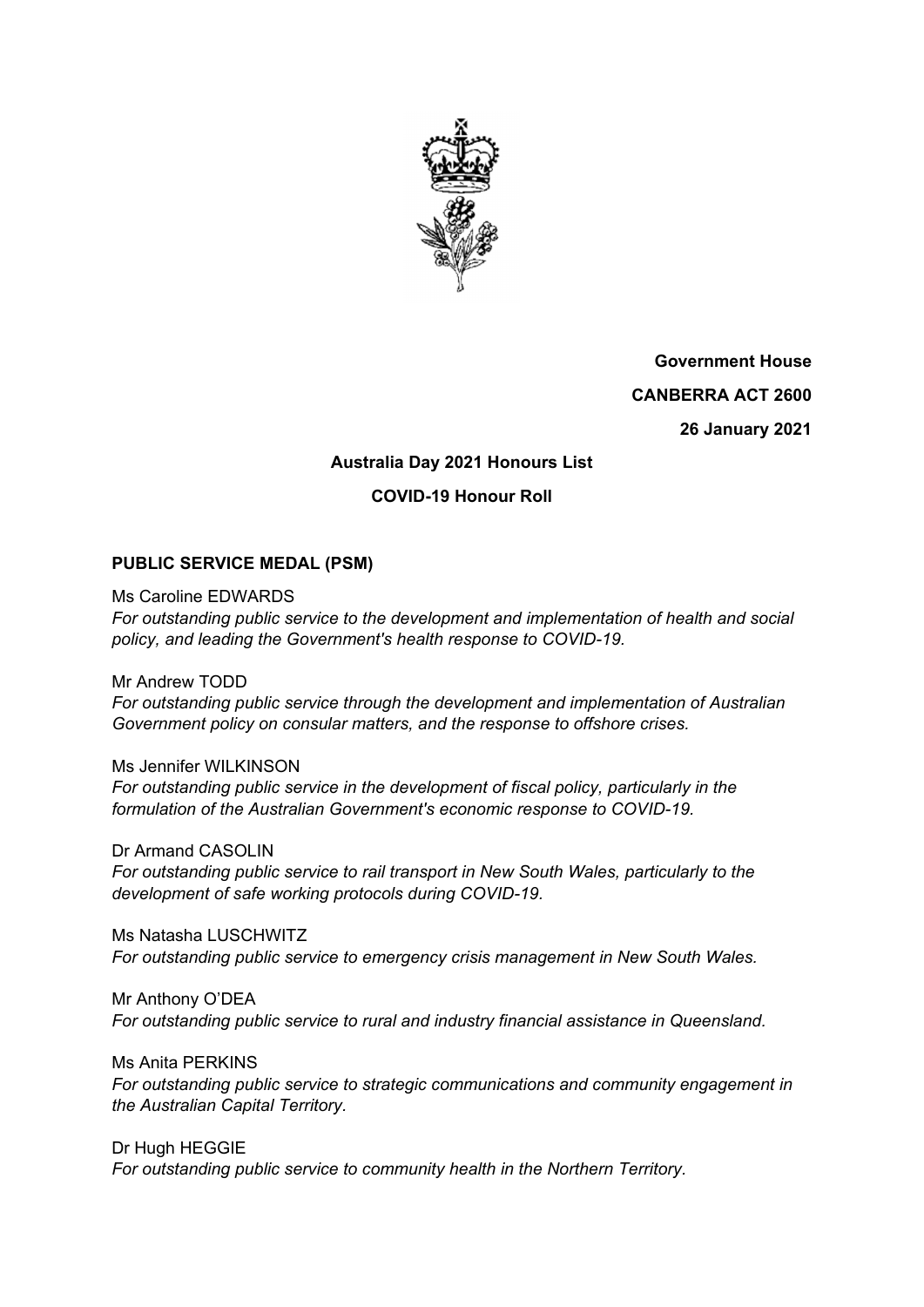Mrs Jodie RYAN *For outstanding public service to the community of the Northern Territory through a range of roles.* 

Ms Kate HACKETT *For outstanding public service to health care delivery in Western Sydney.* 

Dr Paul WOOD *For outstanding public service to education in New South Wales.* 

Mr Gordon BUCHANAN *For outstanding public service to the transport sector in Queensland.* 

Miss Josephine WHITEHEAD *For outstanding public service to health care in northern Queensland.* 

Mr Nicholas EGAN *For outstanding public service as State Solicitor of Western Australia.*

Mr Mark HUXLEY *For outstanding public service to education in the Australian Capital Territory.* 

Ms Jody GRIMA *For outstanding public service to the community through Service New South Wales.* 

#### **AUSTRALIAN POLICE MEDAL (APM)**

Chief Inspector Joseph McNULTY

Superintendent Paul SMITH

Superintendent Melissa ADAMS

Acting Commander Bradley SORRELL

#### **AUSTRALIAN FIRE SERVICE MEDAL (AFSM)**

Mr Kevin STEWART

Mr Robert DAWES

#### **AMBULANCE SERVICE MEDAL (ASM)**

Mr Stephen BEATON

Mr Matthew EASTHAM